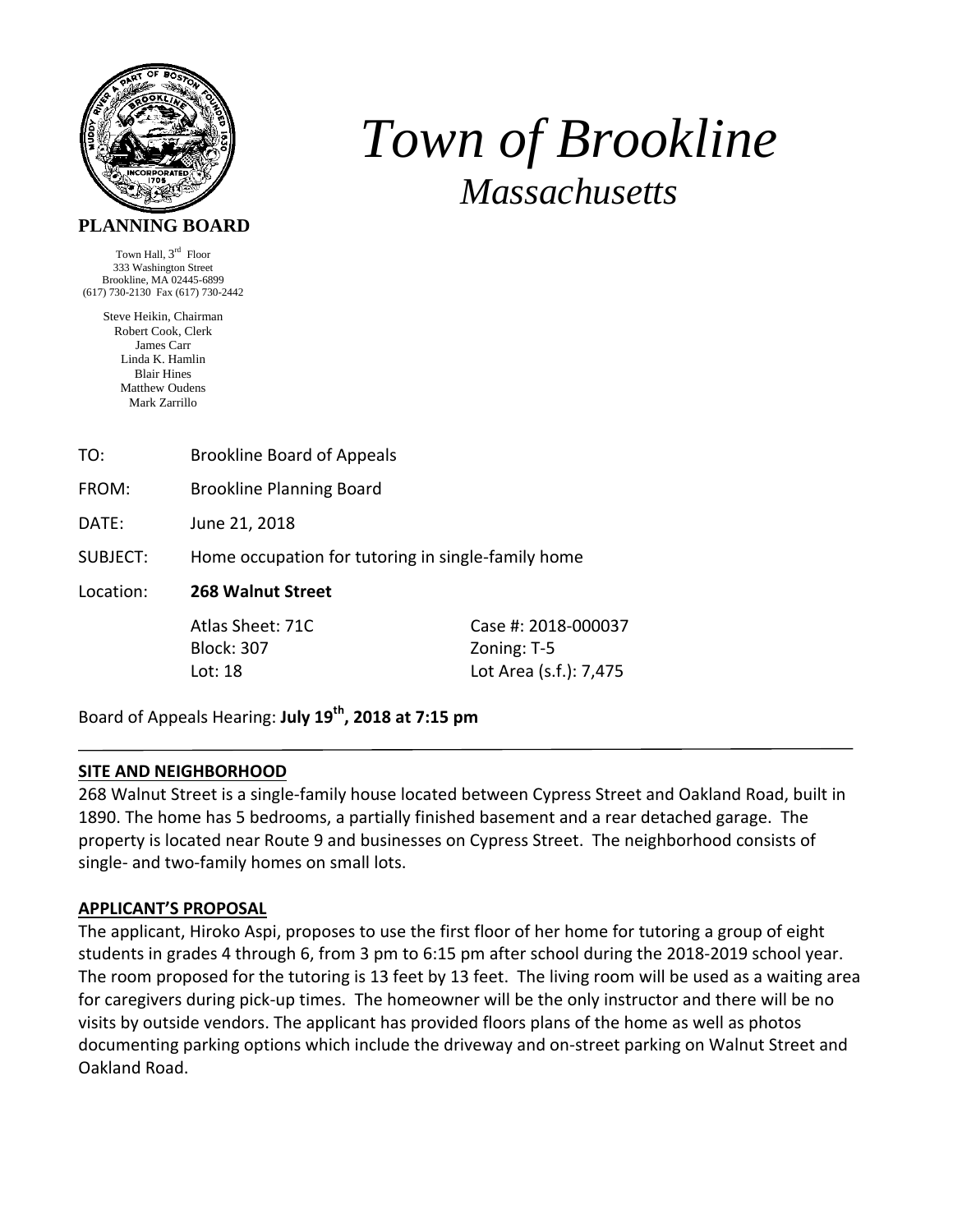## **FINDINGS**

#### **Section 4.07 ‐ Table of Use Regulations, Use #60**

A special permit for customary home occupation for gain is required if customers or pupils come to the house for business or instruction.

### **STAFF ANALYSIS**

Staff has no opposition to this request for a home occupation special permit. The proposed tutoring area will occupy less than 25% of the floor area of the home, as shown on the provided floor plans, which is a requirement for accessory uses. The applicant has also provided photos showing the opportunities for parking for visitors which appear to be ample. Many of the students may walk since this property is only a few blocks from the Lincoln Elementary School. The applicant has also spoken with and received approval from direct abutters. The staff does not believe the tutoring home occupation will be a detriment to neighbors nor have any serious negative impacts.

#### **PLANNING BOARD RECOMMENDATION**

The Planning Board was supportive of the owner's request to hold tutoring sessions in her home and did not believe there would be any negative impact stemming from this use. The Board discussed what type of condition should be placed regarding the permitted length of time for the occupation. Ultimately, the Board agreed to add a length of two years, after which the applicant will need to re‐ apply to extend the use.

Therefore, the Planning Board recommends approval subject to the following conditions:

- 1. Hours for tutoring shall be restricted to Monday through Friday from 3:00 p.m.to 6:15 p.m.
- 2. No more than a group of eight students shall be allowed at any one time.
- 3. The relief granted herein shall terminate in two years unless the Board of Appeals, after further public hearing, votes to extend the same.
- 4. Prior to the issuance of a building permit, the applicant shall submit to the Building Commissioner for review and approval for conformance to the Board of Appeals decision: a) evidence that the Board of Appeals decision has been recorded at the registry of Deeds.